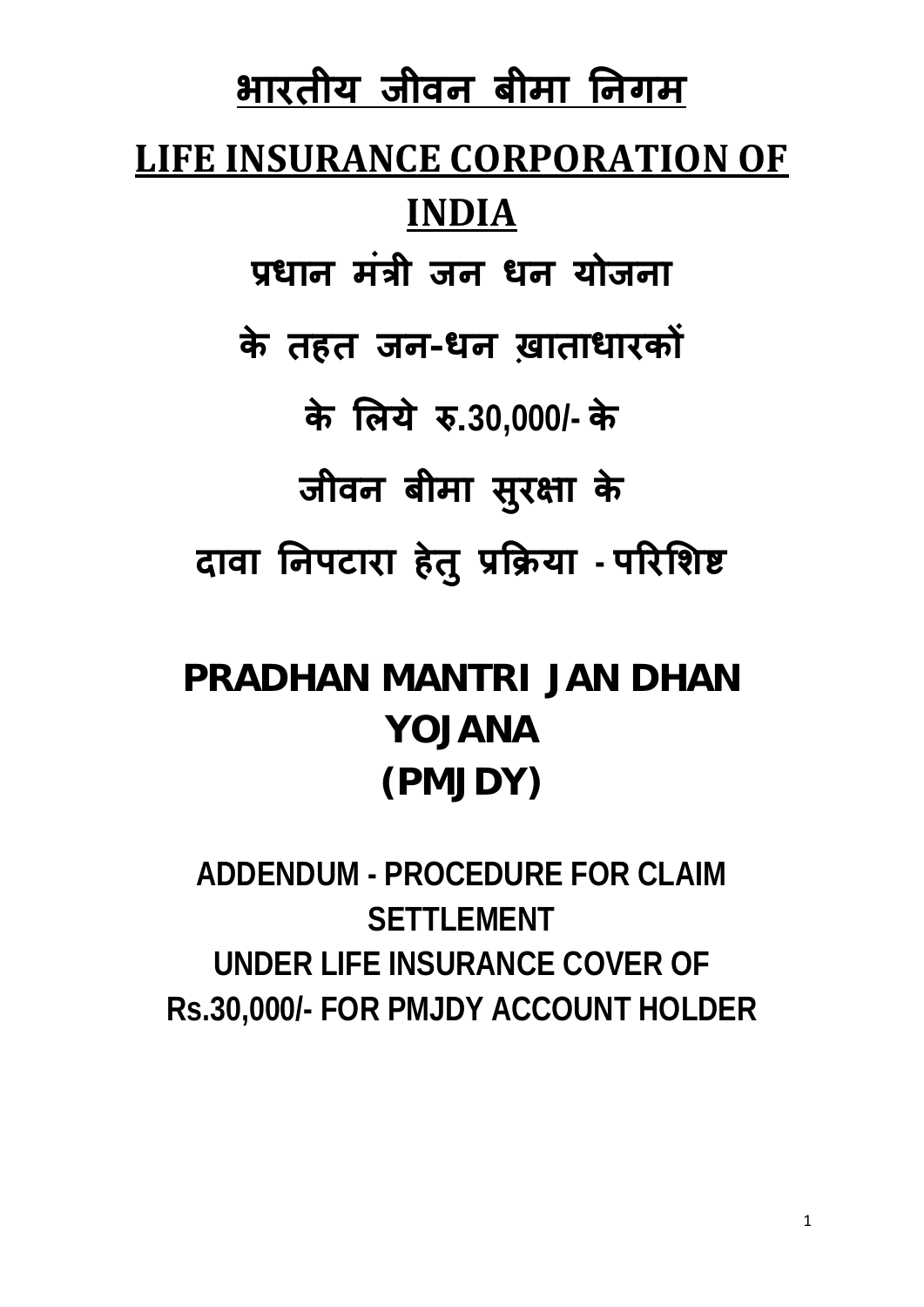## **LIFE COVER UNDER PRADHAN MANTRI JAN DHAN YOJANA (PMJDY) - MODIFICATIONS**

As per letter dated 20.04.2015 Ref: F.No. I-13016/01/2014-Ins.I, from Department of Financial Services, Ministry of Finance, Government of India, regarding the approvals / modifications in original terms and conditions laid down under the Life Cover under Pradhan Mantri Jan Dhan Yojana (PMJDY), modified terms and conditions are as under:

1. As per the guidelines and features of PMJDY, under para Ineligible Categories one ineligible category is mentioned as, "Otherwise eligible account holders, who have life cover on account of any other scheme of the Bank against the account, shall have to choose between the two schemes and derive benefit from any one".

**Modifications :- It has been decided that coverage cannot be denied to the member under the PMJDY Scheme; if the member himself has paid the Insurance Premium in full or partially for availing any other Insurance Benefit linked with the same bank account.**

2. In case of joint account of PMJDY, if primary account holder is ineligible for risk cover of Rs.30,000/- then whether the risk cover of Rs.30,000/- can be extended to the secondary account holder if he / she is satisfying the eligible conditions ?

**Modifications :- It has been decided that in case of joint account under PMJDY, if primary account hodler is ineligible for risk cover of Rs.30,000/- then the risk cover of Rs.30,000/ should be extended to the secondary account holder provided if he / she satisfies the eligibility conditions for life cover.**

3. Extension of Scheme : earlier the Scheme was opened for the period 15.08.2014 to 26.01.2015

**Modifications :- It has been decided to extend the scheme upto 31.01.2015.**

4. It may be possible that as on date of opening the account (accounts opened between 15<sup>th</sup> August,  $2014$  to  $25<sup>th</sup>$  January, 2015), the account holder may not be 18 years of age but may be subsequently attaining age 18 years of age (between 16<sup>th</sup> August 2014 to 26<sup>th</sup> January, 2015)". If member attains age of 18 years subsequently before 26.01.2015, whether he should be considered for Life Insurance coverage under Pradhan Mantri Jan Dhan Yojana (PMJDY) or not.

**Modifications: - It has been decided that if a minor opens an account between 15th August 2014 to 26th January 2015 then he should be considered eligible for Life Insurance Cover under PMJDY on attaining the age of 18 years within the then period from 15.08.2014 to 26.01.2015 (Now extended to 31.01.2015).**

- 5. The following modifications in the basic eligibility conditions for life cover under PMJDY have been approved :-
- i) **Original Condition:-** Person opening bank account for the first time, with RuPay Card in addition, during the period from 15.08.2014 to 26.01.2015, or any additional period as may be extended further by Government of India.

**Revised elgibility condition: - Person opening Bank account having RuPay Card in addition, during the period from 15.08.2014 to 31.01.2015, or any additional period as may be extended further by Government of India.**

ii) **Original Condition:-** The peron should normally be head of the family or an earning member of the family and should be in the age group of 18 to 59 (i.e. person should be at least 18 years old, and